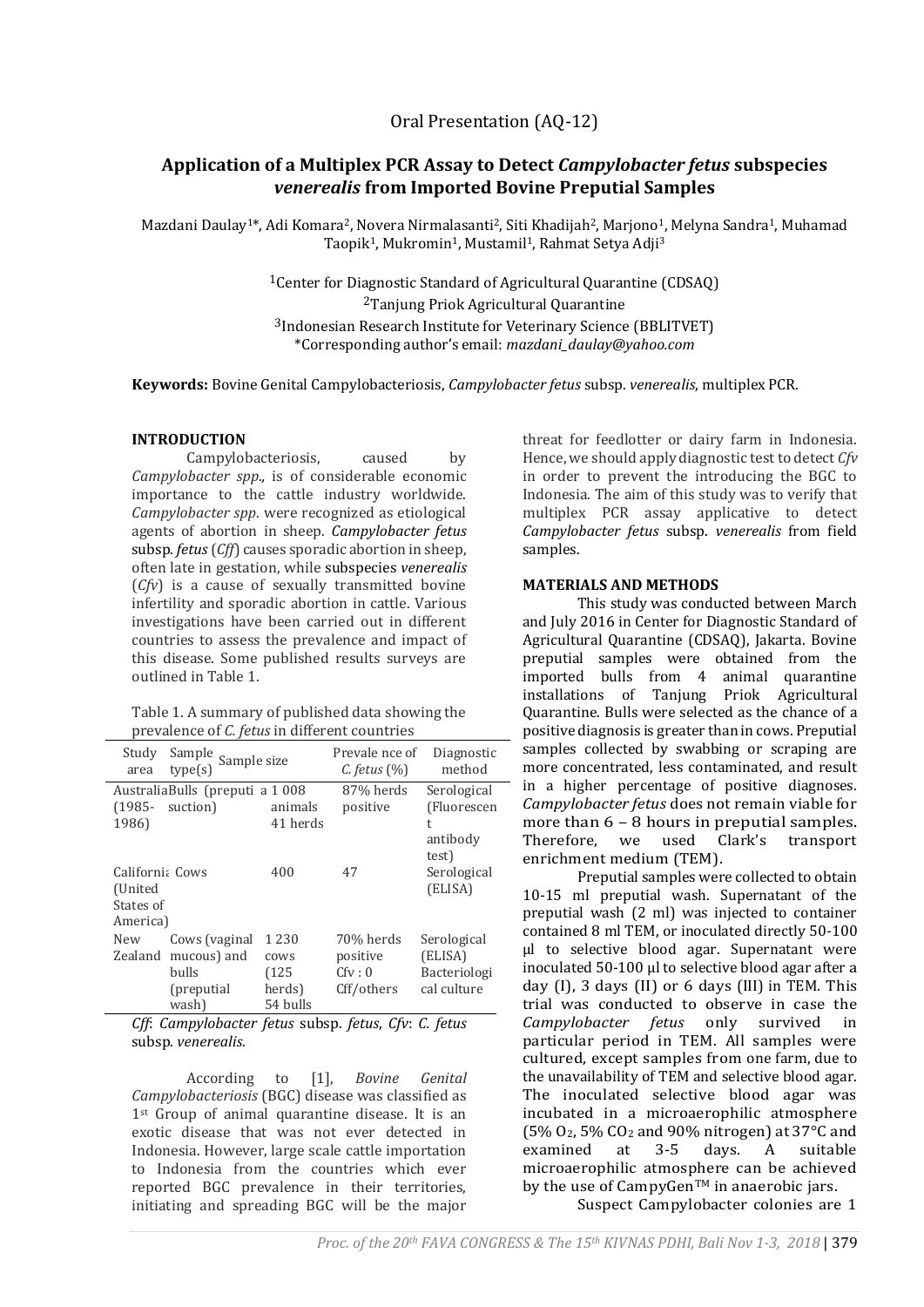to 3 mm in diameter on blood agar, convex and raised (Fig 1). They are colorless, translucent, or grey to buff colored, and are non-hemolytic.



Fig. 1. Colonies growth of subculture of *Campylobacter fetus* subsp. *fetus*

#### Multiplex PCR

Multiplex PCR method was applied to identify and differentiate *Campylobacter fetus* subsp. *fetus* and *Campylobacter fetus* subsp. *venerealis* in a single step. Oligonucleotide sequences of the primers used in this study are shown in Table 2.

Table 2. Primers used for the multiplex PCR assay

| Name | Sequence                                 | Ampli<br>con<br>size<br>(bp) | Spe<br>$\overline{c}$ ifi<br>city |
|------|------------------------------------------|------------------------------|-----------------------------------|
|      | VenSF 5'-CTT AGC AGT TTG CGA TAT TGC CAT |                              |                                   |
|      | $T-3'$                                   |                              |                                   |
|      | VenSR 5'-GCT TTT GAG ATA ACA ATA AGA GCT | 142                          | Cfv                               |
|      | $T-3'$                                   |                              |                                   |
| MG3F | - 5'-GGT AGC CGC AGC TGC TAA GAT-3'      | 764                          |                                   |
|      | MG4R 5'-TAG CTA CAA TAA CGA CAA CT-3'    |                              |                                   |

The VenSF, VenSR, MG3F, and MG4R, primer names and sequences were previously reported by [2]. *Cff*: *Campylobacter fetus* subsp. *fetus*, *Cfv*: *C. fetus* subsp. *venerealis*.

The PCR reactions were performed in a total volume of 20 µl consisting of the following: 11.5 µl of PCR-grade water (DNAse, RNAse free), 4.0 µl of 5X KAPA2G buffer (KAPA Biosystem, USA), 0.4 µl of dNTP (KAPA Biosystem, USA), 0.6 µl of each MG3F and MG4R primer, 0.4 µl of each VenSF and VenSR primer (XIDT), 0.1 µl of KAPA2G Fast DNA Polymerase (KAPA Biosystem, 5 U/µl) and 2 µl of template DNA. Positive and negative control should be included if ran any amplification. The positive controls for *Cfv* and *Cff* were obtained from the collections of the BBLITVET*.* 

The cycling parameters were: initial denaturation at 95 °C for 3 min, followed by 35 three-step cycles, including denaturation at 95 °C for 15 sec, annealing at 54 °C for 15 sec, and extension at 72 °C for 15 sec, and a final extension at 72 °C for 5 min. The amplification products were analyzed by electrophoresis on  $2\%$  (w/v) agarose gel and visualized by ethidium bromide fluorescence. The unique amplification product should be at 764 bp (*Campylobacter fetus* subsp. *fetus*-specific) or 142 bp (*C. fetus* subsp. *venerealis*-specific)[2].

Each amplification product  $(5 \text{ µ})$  was mixed with 1 µl *loading dye* (Vivantis™). They were analyzed by electrophoresis on 2% (w/v) agarose

gel (Promega<sup>TM</sup>) and visualized by 0.5  $\mu$ g/ml ethidium bromide (ApplichemTM) fluorescence, run on 120 V for 50 min, using DNA ladder 100 bp (VivantisTM). The electrophoresis result was visualized by UV-transilluminator.

#### **RESULT AND DISCUSSION**

Visual evaluation of inoculated plates<br>ed that microbial contaminants indicated that microbial contaminants adversely affect the detection of *Campylobacter fetus*. It was the same as the result of [3] that showed the quickly growing, large, or swarming contaminants, such as *Pseudomonas,*  or mold, have reduced the area of growth medium available for detection of *Campylobacter fetus*.

The subspecies of *Campylobacter fetus*, i.e. *Cff* and *Cfv*, are considered to be distinct in their habitats, the diseases they produce and biochemichal characteristic, but are closely related at the genomic level. Therefore, we can't differentiate them by identifying the colonies on selective blood agar. The bacteria culture and a trial with fresh preputial samples or after a day (I), 3 days (II) or 6 days (III) in TEM (Table 3) were conducted to ensure the *Campylobacter* grew, and evaluate its preference condition. Some samples showed suspect *Campylobacter* colonies Table 3, Figure 2 and 3, but some samples did not grow any colonies. To confirm the sample was positive of *Cff* or *Cfv*, or negative, we conducted PCR method. Almost all samples, including the scraping of preputium organ samples from one farm, were tested with PCR assay to ensure the existence of *Cfv*.

Table 3. Result of culture, subculture and Multiplex PCR detection

| Far<br>m     | Sam<br>ple<br>no.                          | Culture      |              | Sub<br>culture |            | PCR typing |                   |           |   |             |          |                    |
|--------------|--------------------------------------------|--------------|--------------|----------------|------------|------------|-------------------|-----------|---|-------------|----------|--------------------|
|              |                                            | Fre<br>sh    | I            | $\mathbf{I}$   | Ш          | I          | Re<br>cult<br>ure | Fre<br>sh | I | $_{\rm II}$ | Ш        | Sub<br>cultur<br>e |
| P            | $\mathbf{1}$                               |              |              |                |            |            |                   |           |   |             | Negative |                    |
|              | $\overline{\mathbf{c}}$                    |              |              |                |            |            |                   |           |   |             | Negative |                    |
|              | 3                                          |              |              |                | Uncultured |            |                   |           |   |             | Negative |                    |
|              | 4                                          |              |              |                |            |            |                   |           |   |             | Negative |                    |
|              | 5                                          |              |              |                |            |            |                   |           |   |             | Negative |                    |
| Q            | $\mathbf{1}$                               |              | C            |                |            | C          | C                 |           | N | N           | N        | N                  |
|              | $\frac{2}{3}$                              |              |              | C<br>C         |            |            |                   |           | N | N           | N        | N                  |
|              |                                            |              |              |                |            |            |                   |           | N | N           | N        | N                  |
|              | $\overline{\mathbf{4}}$                    |              |              | C              |            |            | C                 |           | N | N           | N        | N                  |
|              | 5                                          |              | C            | $\overline{C}$ |            | C          | $\overline{C}$    |           | N | N           | N        | N                  |
| $\mathsf{R}$ | $\mathbf{1}$                               | C            |              |                |            |            |                   | N         | N | N           | N        | N                  |
|              | $\begin{array}{c} 2 \\ 3 \\ 4 \end{array}$ |              |              |                |            |            |                   | N         | N | N           |          |                    |
|              |                                            |              | C            |                |            |            |                   | N         | N | N           |          |                    |
|              |                                            | C            |              |                |            |            |                   | N         | N | N           |          | N                  |
|              | 5                                          |              |              |                |            |            |                   | N         | N | N           |          |                    |
| S            | $\mathbf{1}$                               | C            | $\mathsf{C}$ |                |            |            |                   | N         | N | N           | N        |                    |
|              | $\overline{c}$                             | $\mathsf{C}$ |              |                |            |            |                   | N         | N | N           | N        |                    |
|              | 3                                          | C            |              |                |            | C          |                   | N         | N | N           |          |                    |
|              | 4                                          |              |              |                |            | C          |                   | N         | N | N           |          |                    |
|              | 5                                          | C            | C            |                |            | C          |                   | N         | N | N           |          |                    |

Fresh: fresh sample, right after collected, cultured on blood agar; I : sample cultured a day after inside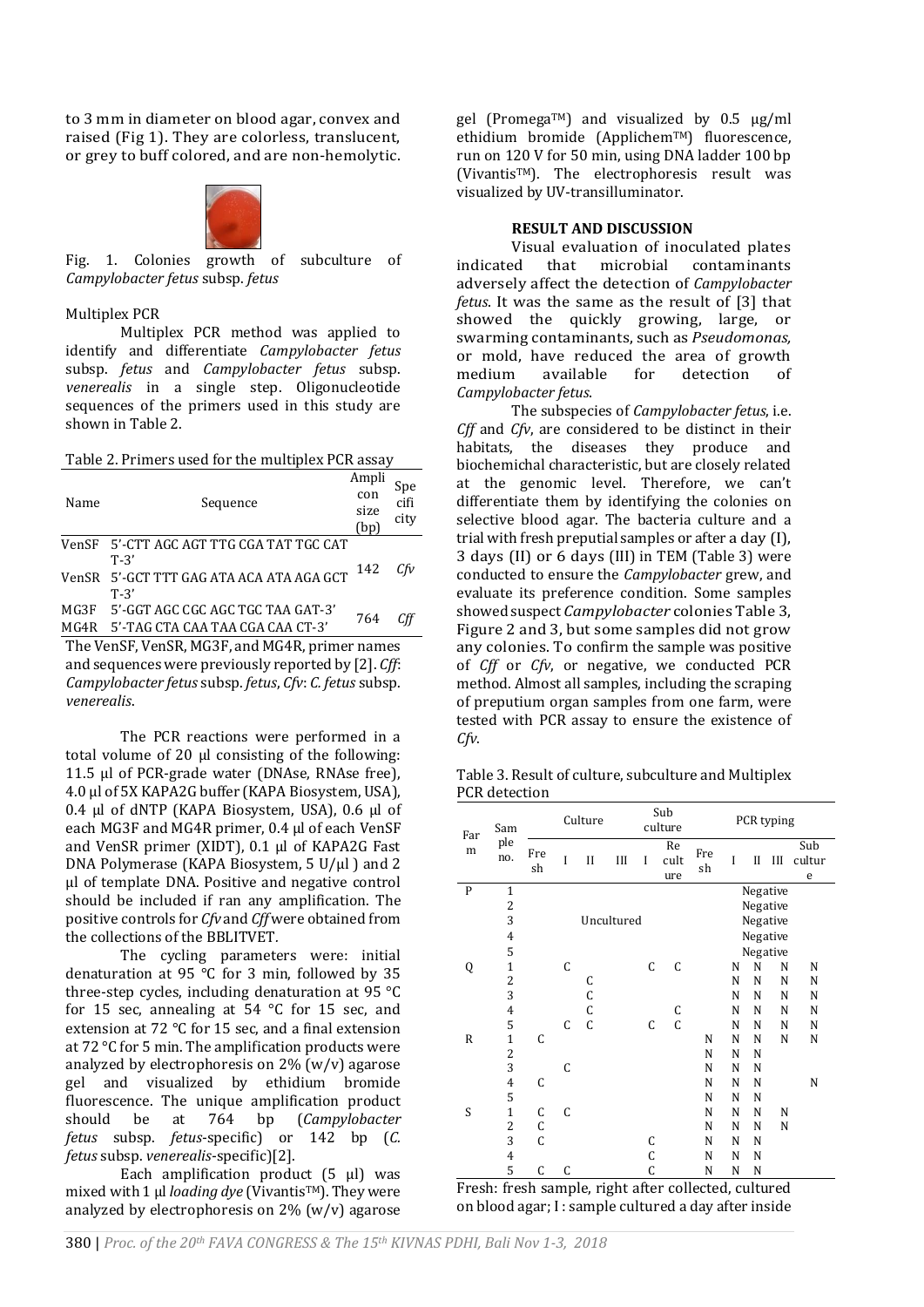transport enrichment media (TEM); II : sample cultured 3 days after inside TEM; III : sample cultured 6 days after inside TEM.

 $C =$  growth of suspected colonies,  $N =$  negative. P, Q, R, and  $S =$  animal quarantine installations of Tanjung Priok Agricultural Quarantine.



Fig. 2. Suspect *Campylobacter* colonies, cultured a day after inside TEM (A), and 3 days after inside TEM (B), different samples from farm Q



Fig. 3. Suspect *Campylobacter* colonies, cultured fresh (A), and a day after inside TEM (B), the same sample from farm S



Fig. 4. 1-5: scrap of organ samples from farm P. 6- 35: samples culture from farm  $Q$ , R and S. M = marker. Cff = positive control of *Campylobacter fetus* subsp. *fetus.* Cfv = positive control of *Campylobacter fetus* subsp. *venerealis.* N = negative control. NTC = no template control



Fig. 5. 1-30: samples culture from farm Q, R and S. M = marker. Cff = positive control of *Campylobacter fetus* subsp. *fetus.* Cfv = positive control of *Campylobacter fetus* subsp. *venerealis.* N = negative control. NTC = no template control



Fig 6. 31-40: samples culture from farm S and R. 41- 52: samples subculture from farm S and Q. 53-56: subculture of *Campylobacter fetus* subsp. *fetus*  isolate*.* M = marker. Cff = positive control of *Campylobacter fetus* subsp. *fetus.* Cfv = positive control of *Campylobacter fetus* subsp. *venerealis.* N = negative control. NTC = no template control

As described by [4], although some variability has been reported for traditional bacteriological methods (growth in 1% glycine and H2S production) used to differentiate *C. fetus* subspecies, but the multiplex PCR assay remains a method which was able to correctly identify subspecies in all cases. In this study, we did not found any positive result of *Cff* nor *Cfv* from field samples by multiplex PCR assay (Fig 4, 5 and 6), but this method was applicative, as it showed the amplicons of 764 bp (*Cff*-specific) from all subcultures of *Cff* isolate (Fig 6). It also showed the positive control of *Cfv* and *Cff*.

# **CONCLUSION**

Multiplex PCR assay was applicative to detect *Campylobacter fetus* subsp. *venerealis* from field samples. It is important to apply this method to test the imported bulls to prevent the introducing of Bovine Genital Campylobacteriosis to Indonesia*.*

#### **ACKNOWLEDGEMENT**

The authors wish to thank the Indonesia Agricultural Quarantine Agency for establishing the work collaboration, and all members of Tanjung Priok Agricultural Quarantine team for the work collaboration.

#### **REFERENCES**

- [1] [Kementan RI] Kementerian Republik Indonesia. 2009. Keputusan Menteri Pertanian Nomor 3238/Kpts/Pd.630/9/ 2009 Tentang Penggolongan Jenis-Jenis Hama Penyakit Hewan Karantina, Penggolongan dan Klasifikasi Media Pembawa. Kementerian Pertanian Republik Indonesia
- [2] Hum S, Quinn K, Brunner J, On S. 2008. Evaluation of a PCR assay for identification and differentiation of Campylobacter fetus subspecies. Aust Vet J. 75:827–831. doi: doi:10.1111/j.1751-0813.1997.tb15665.x
- [3] Monke HJ, Love BC, Wittum TE, et al. 2002.